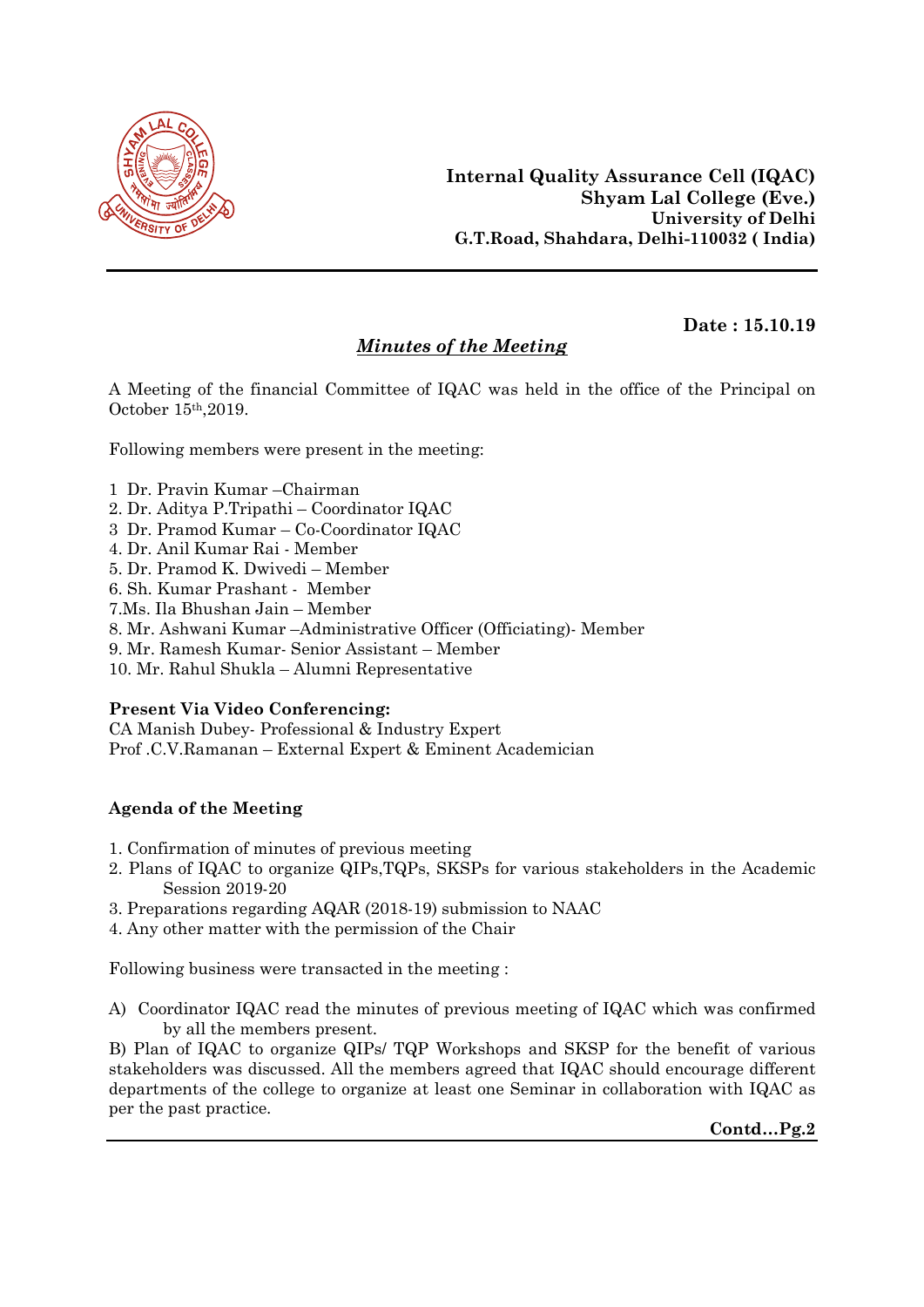C) Coordinator- IQAC reported the successful organization of different events by IQAC in collaboration with departments and other partnering institutions during the Academic Session 2018-19. He also reported that in the International Seminar on 'Global Vision 2030 : Challenges & Opportunities" was successfully organized at DDU College , DU with a total participation of more than 300 delegates and resource persons. Details of Session wise papers presented in the seminar was also presented before the committee.

D) Regarding Action taken report on the suggestions given by the Chairman IQAC, Dr. Pravin Kumar, Coordinator IQAC, Dr. Aditya P Tripathi apprised the members with following developments:

1. He reported that now our website has a provision of recording online feedback/complaints/suggestions from all stakeholders.

2. He further reported that as suggested in the previous meeting of IQAC regarding Alumni Association of the College, we have created an online form to have the details of Alumni . Till date we have got 177 students registered into it and very soon college will initiate the registration process of Alumni Association. Efforts of Mr. Rahul Shukla and Cyril Thomas ( Alumni of the College) was appreciated by all the members.

E) Regarding preparations of AQAR (2018-19), Coordinator IQAC reported the data received from different departments for AQAR has been compiled and the draft AQAR was presented in the Staff Council Meeting. The AQAR was approved by all the members present and it was decided to submit it to NAAC after uploading necessary documents on college website.

F) Dr. Aditya P. Tripathi submitted the proposal for partnering ICSSR Sponsored International Seminar to be organized by DSPSR in collaboration with other institutions and IQAC of SLC-E on January 4-5 2020 on "Achieving Excellence in Higher Education". This proposal was unanimously accepted and it was decided that an amount of Rs. 50,000/ only (Rs. Fifty Thousand Only) shall be paid to DSPSR as per the terms & Conditions of MOU.

G) Under Any other Matter, Dr. Aditya P Tripathi, Coordinator IQAC, urged that all the members of IQAC should try to start Certification Courses/ Value Addition Courses for the enrichment and improving the employability of our learners.

H) Chairman of IQAC, Dr. Pravin Kumar emphasized that IQAC should continue with the Virtual Lectures of eminent Academicians from different foreign universities to ensure global exposure to our students and appreciated the lectures of Ms. Malgorzata Marchewka from Cracow Univeristy of Economics, Poland and Prof Michael Hopkins to name a few.

Contd…Pg.3